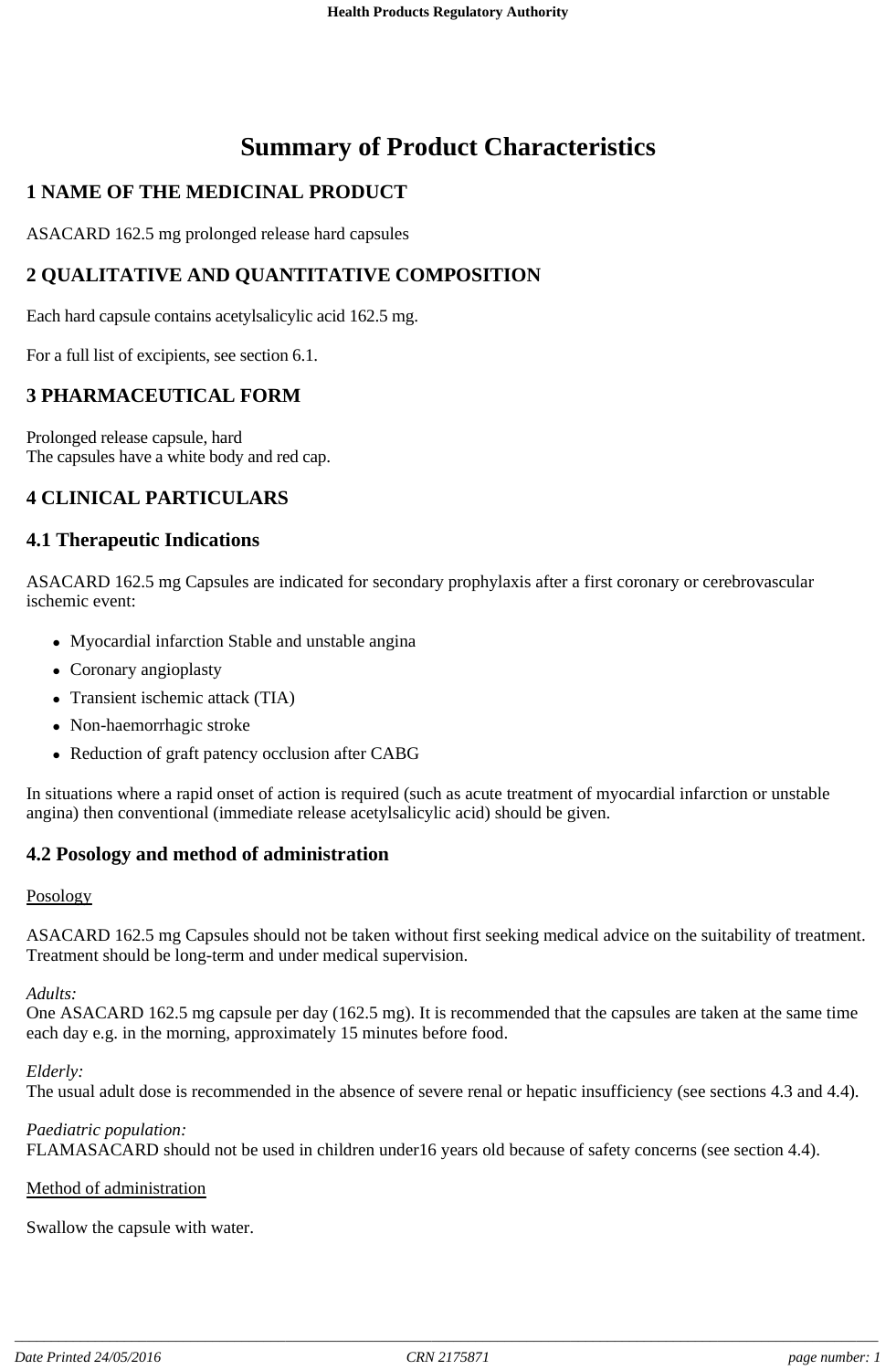## **4.3 Contraindications**

- Peptic ulcer and/or gastrointestinal haemorrhages
- Gastric patients, and patients who have experienced gastric pain when previously using this medicine
- A history of haemorrhagic cerebrovascular accident
- Hypersensitivity to salicylic acid compounds, such as acetyl salicylic acid, or prostaglandin synthetase inhibitors (e.g. some asthma patients, who may suffer an asthma attack or faint), or to any of the excipients.
- Severe hepatic or renal insufficiency
- Haemorrhagic diathesis or coagulation disorders, such as haemophilia and hypoprothrombinaemia,
- The third trimester of pregnancy.
- Methotrexate used at doses  $> 15$  mg/week (see section 4.5).

## **4.4 Special warnings and precautions for use**

As ASACARD 162.6 mg Capsule is a prolonged release formulation, its use is not recommended in acute situations (see section 4.1).

ASACARD is not suitable for use as an anti-inflammatory / analgesic / antipyretic.

In patients who are being treated simultaneously with anticoagulants it is advisable to measure the International Normalisation Ratio (INR) regularly. In patients with mild or moderate disorders of the hepatic function this function must be measured regularly. Concomitant treatment with anticoagulants (coumarin derivatives, heparin) is not recommended and should generally be avoided (see section 4.5). If concurrent use cannot be avoided, frequent monitoring of the INR is indicated and patients should be cautioned to watch for signs of bleeding, especially in the gastrointestinal tract. Close medical monitoring is also necessary for patients with asthma bronchiale, allergic rhinitis (acetylsalicylic acid (ASA) may cause severe urticaria, angioedema, or bronchospasm). Patients with a history of peptic ulcer disease should avoid using ASA (which can cause gastric mucosal irritation and bleeding).

The concomitant administration of this active substance with uricosuric agents like benzbromarone, probenecid, sulphinpyrazone is not recommended (see section 4.5).

Acetylsalicylic acid must be used with care in cases of very severe menstrual bleeding. It is preferable to stop use of acetylsalicylic acid before a surgical procedure (including tooth extraction) because of the risk of a prolonged bleeding time or an aggravation of the bleeding. The length of the interruption of the treatment should be determined on a caseby-case basis, but will usually be one week.

There is possible association between acetylsalicylic acid and Reye's syndrome when given to children. Reye's syndrome is a very rare disease, which affects the brain and liver, and can be fatal. For this reason acetylsalicylic acid should not be given to children and adolescents aged under 16 years unless specifically indicated (see section 4.2).

This product should be administered with caution in patients with renal impairment.

Patients with hypertension should be monitored carefully.

Patients with rare hereditary problems of galactose intolerance, the Lapp lactase deficiency or glucose-galactose malabsorption should not take this medicinal product.

In patients with glucose-6-phosphate dehydrogenase (G6PD) deficiency, some cases of haemolytic anaemia have been reported with high doses of acetylsalicylic acid, i.e. higher than daily recommended doses.

## **4.5 Interaction with other medicinal products and other forms of interaction**

The use of several platelet aggregation inhibitors, i.e. acetylsalicylic acid, NSAIDs, ticlopidine, clopidogrel, tirofiban, eptifibatide, increases the risk of bleeding, likewise their combination with heparin and its derivatives (hirudine, fondaparinux), oral anticoagulants (such as anti-vitamin K) and thrombolytics. Clinical and biological parameters of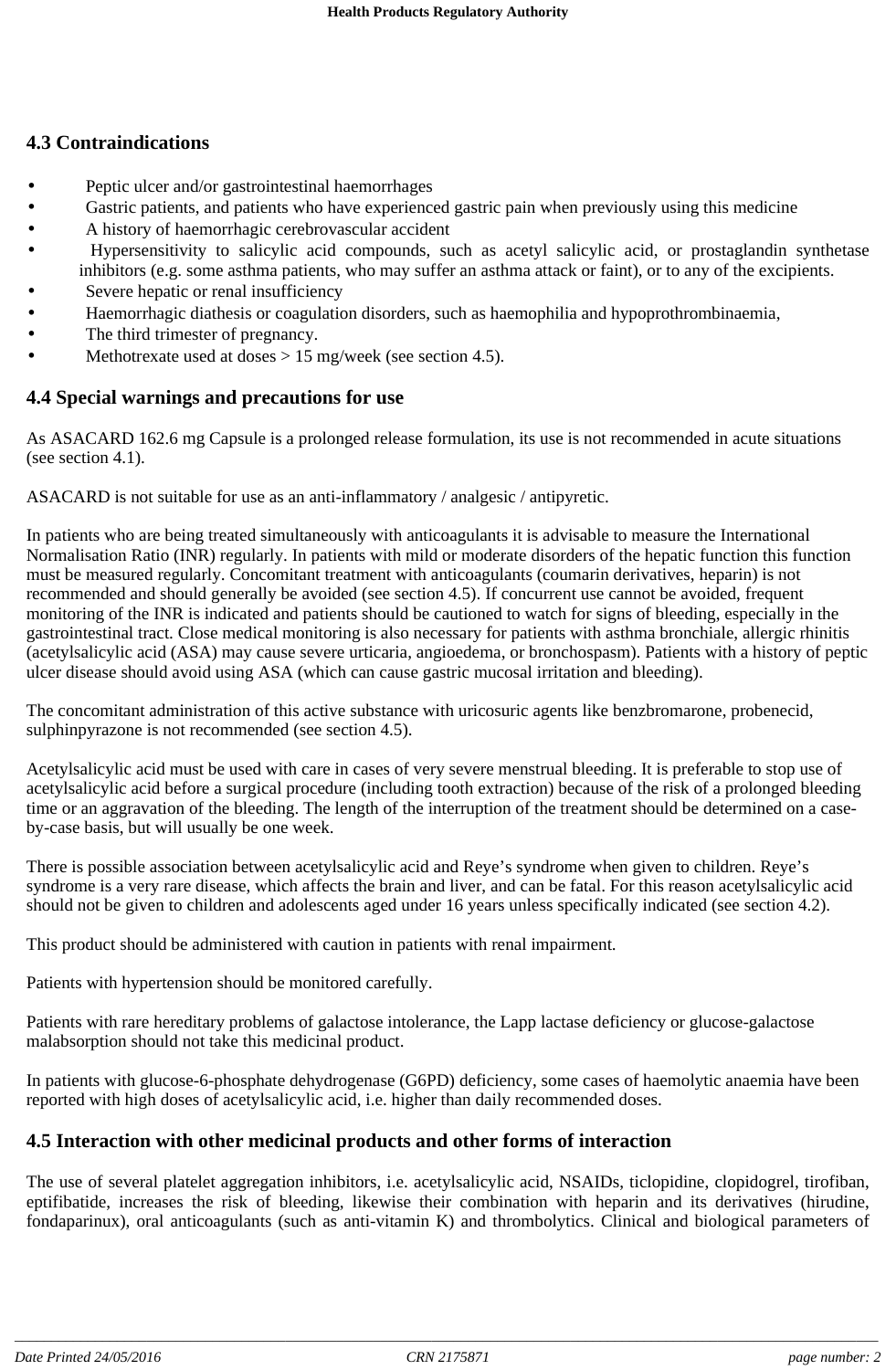haemostasis should be regularly monitored.

Experimental data suggest that ibuprofen may inhibit the effect of low dose aspirin on platelet aggregation when they are dosed concomitantly. However, the limitations of these data and the uncertainties regarding extrapolation of *ex vivo* data to the clinical situation imply that no firm conclusions can be made for regular ibuprofen use, and no clinically relevant effect is considered to be likely for occasional ibuprofen use (see section 5.1).

#### Contraindicated combinations

#### Methotrexate (used at doses >15 mg /week):

The combined drugs, methotrexate and ASA, increase haematological toxicity of methotrexate due to the decreased renal clearance of methotrexate by ASA. Therefore, the concomitant use of methotrexate with ASACARD 162.5 mg Capsules is contraindicated (see section 4.3).

#### Associations not recommended

Uricosuric agents (benzbromarone, probenecid, and sulphinpyrazone): Reduced effect of uric acid excretion by competition of renal tubular uric acid elimination. Therefore, concomitant use of ASACARD 162.5 mg Capsules with uricosuric agents is not recommended (see section 4.4).

#### Combinations requiring precautions for use

#### *Diuretics:*

Risk of acute renal failure due to the decreased glomerular filtration via decreased renal prostaglandin synthesis. Hydrating the patient and monitoring renal function at the start of the treatment.

#### *Systemic glucocorticoids (except hydrocortisone used as a replacement therapy in Addison's disease):*

The concomitant use of ASA with glucocorticoids can lead to a decrease in blood salicylate level during corticosteroid treatment and a risk of salicylate overdose after this treatment is stopped via increased elimination of salicylate by corticosteroids. This combination requires precaution. Furthermore, risk of blood loss in the gastrointestinal tract is enhanced.

Therefore, doses of ASA should be adjusted during the combination and after glucocorticoid treatment is stopped.

#### *Methotrexate used at doses lower than 15 mg / week:*

The combined drugs, methotrexate and ASA, increased haematological toxicity of methotrexate due to the decreased renal clearance of methotrexate by acetylsalicylic acid. Weekly blood count checks should be done during the first weeks of the combination. Enhanced monitoring in the presence of even mildly impaired renal function, as well as in elderly.

#### *Heparin used at curative dosage or in elderly patients:*

When ASA is co-administered with heparin at curative dosage or in elderly patients, there is an increased risk of bleeding. Close monitoring of the INR, aPTT and/or bleeding time should be performed in the case of concomitant administration of both drugs, ASACARD 162.5 mg Capsules and heparin.

#### Combinations to be taken into account

*Other anticoagulants (coumarin derivatives, heparin at preventive dosage), other platelet anti-aggregants, anti-vitamin K, and other thrombolytics:* Increased risk of bleeding.

*NSAIDS:*

Increased risk of bleeding and of damage on gastrointestinal mucosa and enhancement of prolonged bleeding time

## *Antacids:*

Antacids can increase the renal excretion of ASA by alkalinizing the urine. Sulphonylureas and insulins: The hypoglycaemic effect may be potentiated by ASA

#### *Alcohol:*

Addition of their own damage on gastrointestinal mucosa and enhancement of prolonged bleeding time.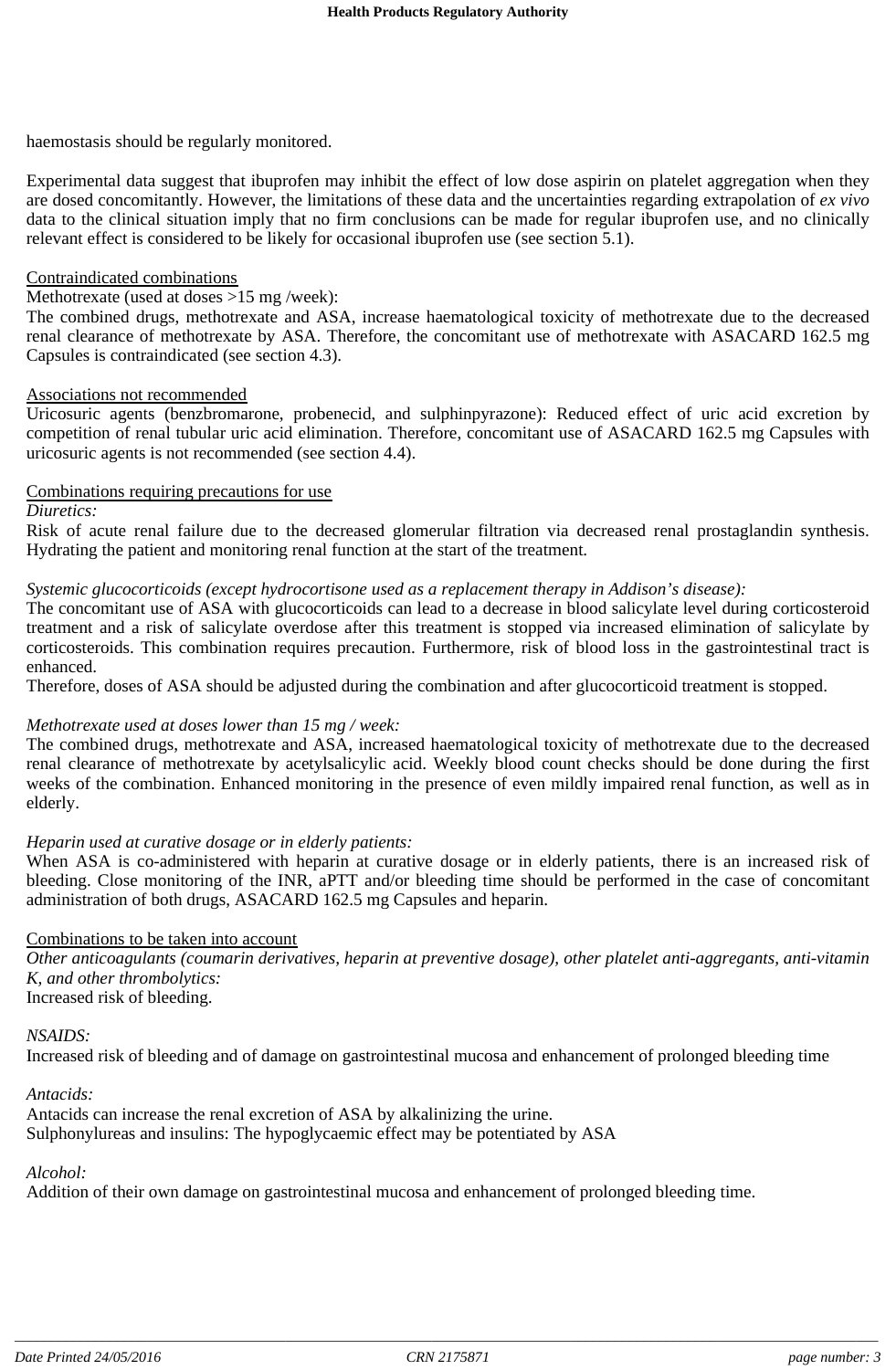## **4.6 Fertility, pregnancy and lactation**

### Pregnancy

#### *Low doses (up to 100 mg/day):*

Clinical studies indicate that doses up to 100 mg/day for restricted obstetrical use, which require specialised monitoring, appear safe.

#### *Doses of 100-500 mg/day:*

There is insufficient clinical experience regarding the use of doses above 100 mg/day up to 500 mg/day. Therefore, the recommendations below for doses of 500 mg/d and above apply also for this dose range.

#### *Doses of 500 mg/day and above:*

Inhibition of prostaglandin synthesis may adversely affect the pregnancy and/or the embryo/foetal development. Data from epidemiological studies suggest an increased risk of miscarriage and of cardiac malformation and gastroschisis after use of a prostaglandin synthesis inhibitor in early pregnancy. The absolute risk for cardiovascular malformation was increased from less than 1 %, up to approximately 1.5 %. The risk is believed to increase with dose and duration of therapy. In animals, administration of a prostaglandin synthesis inhibitor has been shown to result in increased pre-and post-implantation loss and embryo-foetal lethality. In addition, increased incidences of various malformations, including cardiovascular, have been reported in animals given a prostaglandin synthesis inhibitor during the organogenetic period.

During the first and second trimester of pregnancy, acetylsalicylic acid should not be given unless clearly necessary. If acetylsalicylic acid is used by a woman attempting to conceive, or during the first and second trimester of pregnancy, the dose should be kept as low and duration of treatment as short as possible.

During the third trimester of pregnancy, all prostaglandin synthesis inhibitors may expose the foetus to:

- cardiopulmonary toxicity (with premature closure of the ductus arteriosus and pulmonary hypertension);
- renal dysfunction, which may progress to renal failure with oligo-hydroamniosis;
- the mother and the neonate, at the end of pregnancy, to:
- possible prolongation of bleeding time, an anti-aggregating effect which may occur even at very low doses.
- inhibition of uterine contractions resulting in delayed or prolonged labour.

Consequently, acetylsalicylic acid at doses of 100 mg/day and higher is contraindicated during the third trimester of pregnancy.

#### **Lactation**

Acetylsalicylic acid passes into breast milk; therefore ASACARD 162.5 mg capsules should be avoided during breast feeding.

## **4.7 Effects on ability to drive and use machines**

No studies on the effects on the ability to drive and use machines have been performed. On the basis of the pharmacodynamic profile and/or adverse reactions profile it is unlikely that acetylsalicylic acid affects the ability to drive and use machines.

## **4.8 Undesirable effects**

The undesirable effects are often dose-dependent and are due to the pharmacological effect of acetylsalicylic acid (see section 5.1). Most undesirable effects are usually associated with the gastrointestinal tract. The frequencies of the adverse reactions below are defined as follows: Very common  $(>1/10)$ , Common  $(>1/100)$ ,

 $\langle 1/10 \rangle$ , Uncommon ( $\langle 1/1,000, \langle 1/100 \rangle$ , Rare ( $\langle 1/10,000, \langle 1/1,000 \rangle$ , Very rare ( $\langle 1/10,000 \rangle$ ).

#### *Effects on the gastrointestinal tract:*

Very common: gastric complaints such as hyperacidity and nausea

Common: vomiting, gastritis, mild to moderate blood loss in the gastrointestinal tract, diarrhoea. With long-term or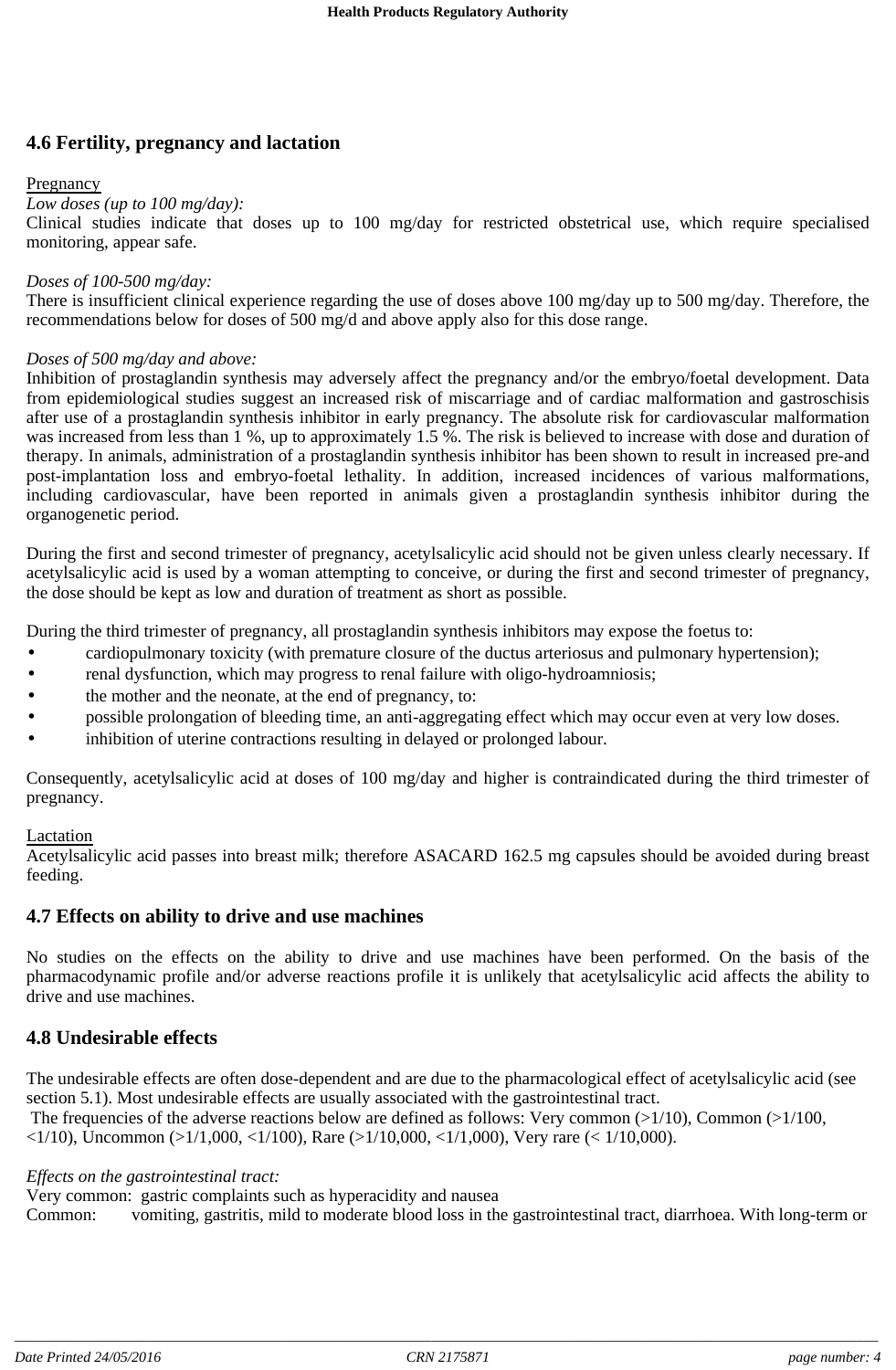repeated use this blood loss can lead to anaemia. Uncommon: gastric bleeding, gastric ulcers.

Very rare including isolated reports: gastrointestinal perforation

*Effects on the central nervous system:*

Rare: dizziness, headache, tinnitus. These are usually the first indications of overdose (see also section 4.9)

## *Haematological effects:*

Common: prolongation of the bleeding time. This effect can persist for several days after stopping the treatment and can give rise to haemorrhagic risks in the event of surgery or can lead to heavier menstruation Uncommon: intracranial bleeding, blood in urine

Rare: haemorrhagic syndrome (nosebleeds, bleeding gums, bloody vomiting and bloodloss via the faeces, etc.)

*Hypersensitivity reactions:*

Uncommon: urticaria, skin rash, angio-oedema, rhinitis, bronchial spasms

Very rare including isolated reports: anaphylactic shock, aggravation of the allergic symptoms of food allergy

### *Skin and subcutaneous tissue disorders:*

Very rare including isolated reports: severe skin reactions (e.g. erythema exsudativum multiforme).

*Endocrine disorders:*

Very rare including isolated reports: hypoglycaemia.

*Hepatobiliary disorders:*

Very rare including isolated reports: liver impairment.

#### *Renal and urinary disorders:*

Very rare including isolated reports: Acute renal insufficiency, especially in patients with existing renal insufficiency, heart decompensation, nephritic syndrome or concomitant treatment with diuretics.

#### *Metabolism and nutrition disorders:*

Very rare including isolated reports: Low-dose ASA can reduce the excretion of uric acid (which can lead to acute gout in pre-disposed patients).

#### Reporting of suspected adverse reaction

Reporting of suspected adverse reactions after authorisation of the medicinal product is important. It allows continued monitoring of the benefit/risk balance of the medicinal product. Healthcare professionals are asked to report any suspected adverse reactions via the HPRA Pharmacovigilance, Earlsfort Terrace, IRL - Dublin 2

Tel: +353 1 6764971

Fax: +353 1 6762517

Website: www.hpra.ie. E-mail: medsafety@hpra.ie.

## **4.9 Overdose**

The following are associated with moderate intoxication: dizziness, headache, tinnitus, confusion and gastrointestinal symptoms (nausea, vomiting and gastric pain).

With severe intoxication, serious disturbances of the acid-base equilibrium occur. Initial hyperventilation leads to respiratory alkalosis. Subsequently a respiratory acidosis also occurs as a result of a suppressive effect on the respiratory centre. A metabolic acidosis also arises due to the presence of salicylate. Given that children, infants and toddlers are often only seen at a late stage of intoxication, they will usually have already reached the acidosis stage.

The following can also arise: hyperthermia and perspiration, leading to dehydration, restlessness, convulsions,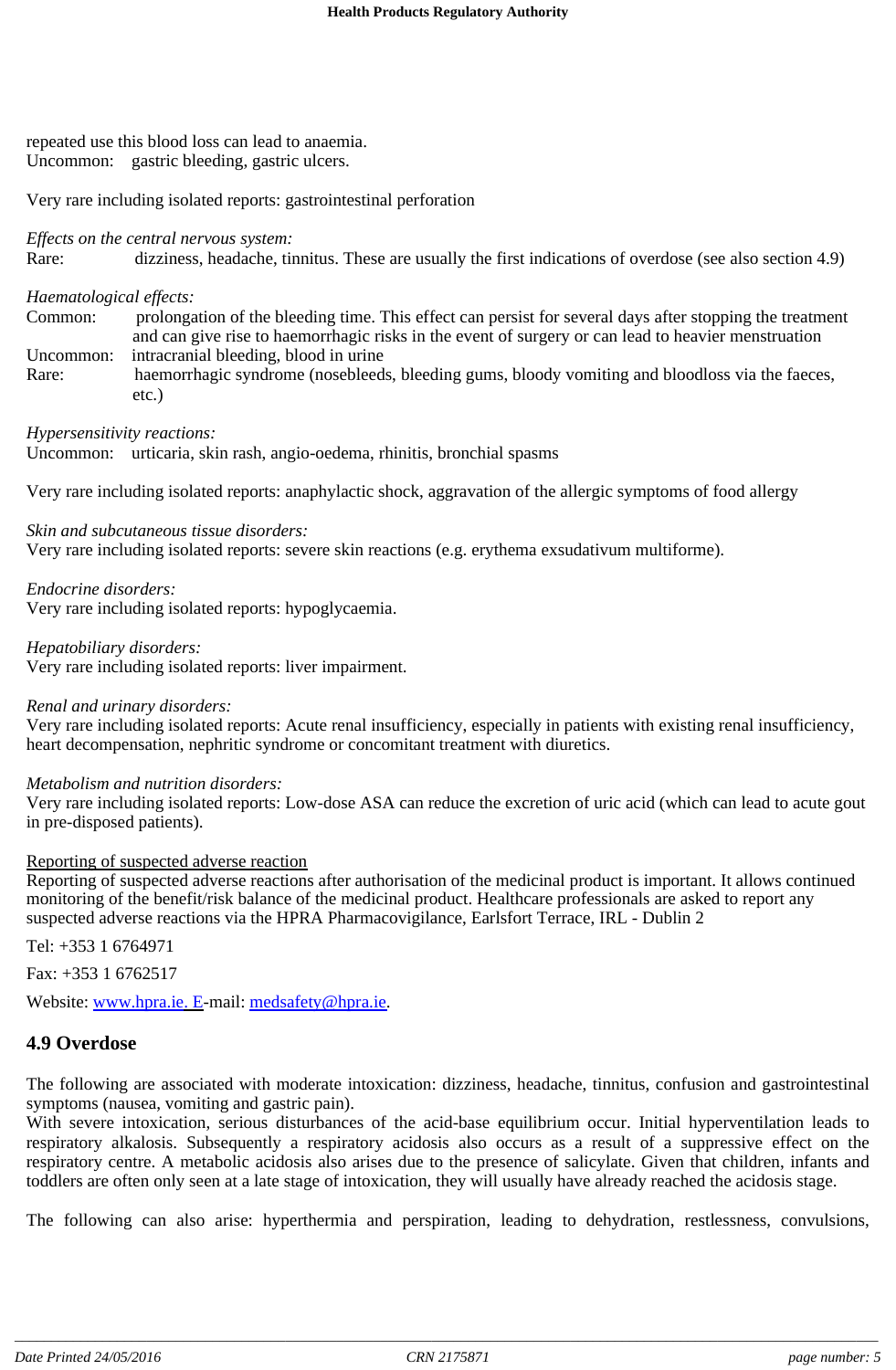hallucinations and hypoglycaemia. Depression of the nervous system can lead to coma, cardiovascular collapse and respiratory arrest. The lethal dose of acetylsalicylic acid is 25-30 gram. Plasma salicylate concentrations above 300 mg/l (1.67 nmol) suggest intoxication.

If a toxic dose has been ingested then admission to hospital is necessary. With moderate intoxication an attempt can be made to induce vomiting; if this fails, gastric lavage is indicated. Activated charcoal (adsorbent) and sodium sulphate (laxative) are then administered. Alkalising of the urine (250 mmol NaHCO<sub>3</sub> for 3 hours) while monitoring the urine pH is indicated. Haemodialysis is the preferred treatment for sever intoxication. Treat other signs of intoxication symptomatically.

## **5 PHARMACOLOGICAL PROPERTIES**

## **5.1 Pharmacodynamic properties**

Phamacotherapeutic group -- Platelet aggregation inhibitors. ATC Code - B01AC06

ASACARD 162.5 mg Capsules are a novel formulation of acetylsalicylic acid (ASA) made up of microparticles each separately coated with a thin, neutral, non-toxic film based on ethylcellulose. This film prevents direct contact between the particles of acetylsalicylic acid and the gastric mucosa (the ethylcellulose film-coating acts as a semi-permeable membrane that allows the acetylsalicylic acid to diffuse progressively, particularly in the intestine). This progressive diffusion results in a longer duration of absorption.

The antithrombotic effect of ASACARD 162.5 mg Capsules has not been demonstrated in clinical trials. It has been shown to exert an antiplatelet effect ex vivo similar to other acetylsalicylic acid formulations by irreversible acetylation of cyclooxygenase. This results in the inhibition of the synthesis of thromboxane A2, an aggregatory and vasoconstrictive agent. The anti-platelet effect lasts for 4 to 8 days after treatment withdrawal. Acetylsalicylic acid essentially blocks the trigger reaction in the coagulation system but not the entire system. However, high doses decrease the synthesis of coagulation factors in the liver.

Acetylsalicylic acid also shows analgesic, anti-inflammatory and antipyretic activities, but at doses higher than those recommended here.

With chronic administration of ASACARD 162.5 mg Capsules the percentage thromboxane inhibition is greater than 90% and is similar to that seen with conventional acetylsalicylic acid formulations. Thromboxane inhibition, as measured by serum thromboxane, collagen-induced release reaction and collagen-induced platelet aggregation was demonstrated in a clinical study of ASACARD 162.5 mg Capsules versus immediate release acetylsalicylic acid 75mg and 150mg. Over a four week period the changes in thromboxane were statistically significantly different between ASACARD 162.5 mg Capsules and 75 mg acetylsalicylic acid in two out of three measurements.

It was not significantly different compared to the 150 mg dose. ASACARD 162.5 mg Capsules do not significantly inhibit prostacyclin over a 28 day treatment period or significantly modify bleeding time.

Experimental data suggest that ibuprofen may inhibit the effect of low dose aspirin on platelet aggregation when they are dosed concomitantly. In one study, when a single dose of ibuprofen 400 mg was taken within 8 hours before or within 30 minutes after immediate release aspirin (81 mg), a decreased effect of aspirin on the formation of thromboxane or platelet aggregation occurred. However, the limitations of these data and the uncertainties regarding extrapolation of *ex vivo* data to the clinical situation imply that no firm conclusions can be made for regular ibuprofen use, and no clinically relevant effect is considered to be likely for occasional ibuprofen use.

## **5.2 Pharmacokinetic properties**

The coating of the microparticles in the capsules ensure that acetylsalicylic acid is released throughout the day.

Following administration of ASACARD 162.5mg capsules blood levels of acetylsalicylic acid are virtually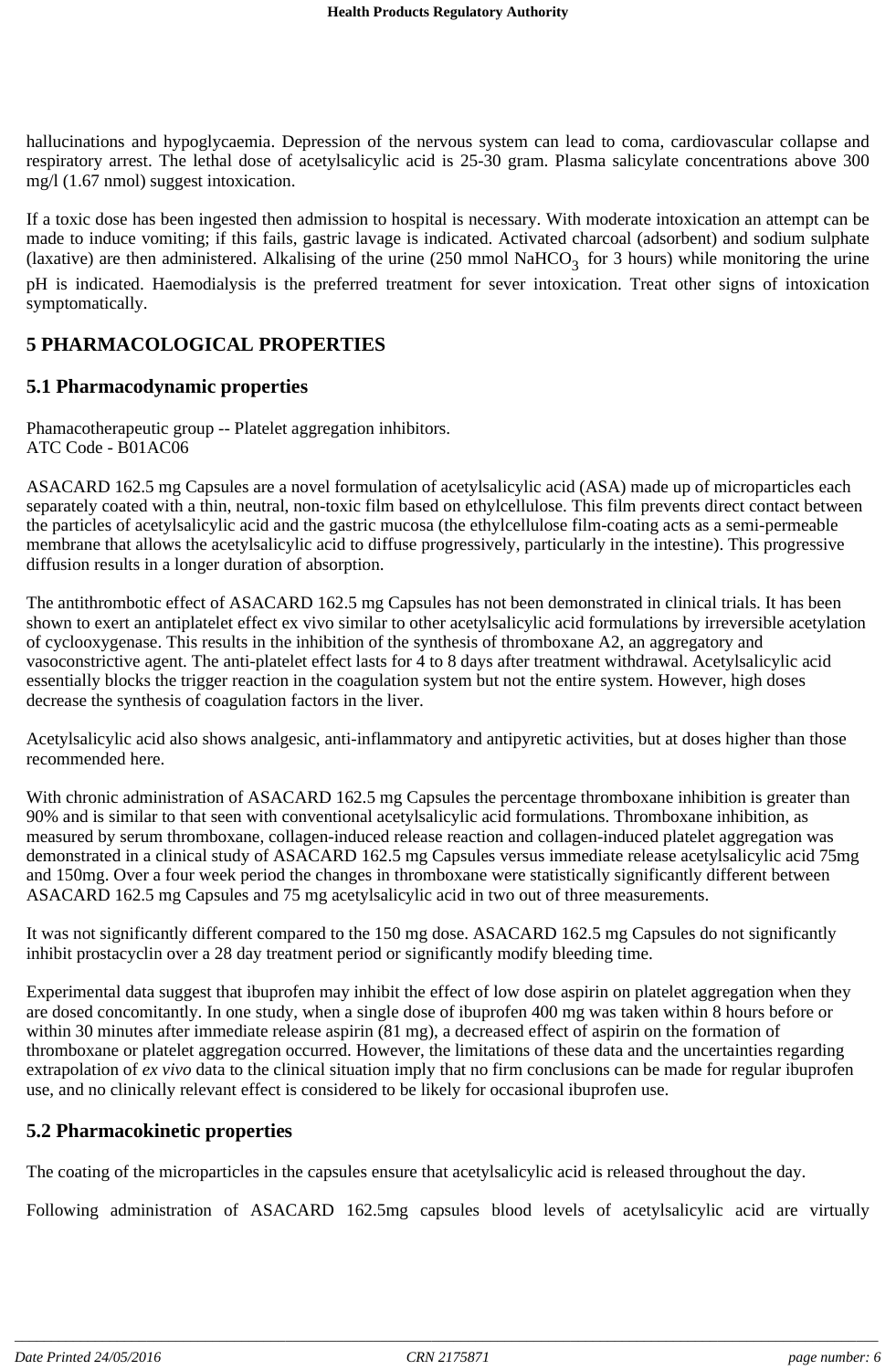undetectable and pharmacokinetic parameters cannot be calculated for ASA.

Levels of salicylic acid (SA), the principal metabolite of ASA peak at around 3 hours after administration of ASACARD 162.5 mg capsules. The peak levels of SA are between 2.35 and 2.80 mcg/ml around one third of the levels seen with conventional acetylsalicylic acid. The mean residence-time for SA is between 9 and 12 hours, approximately three times longer than that of conventional acetylsalicylic acid.

## **5.3 Preclinical safety data**

Acetylsalicylic acid has not been found to have a mutagenic or a carcinogenic potential.

A comparative, acute toxicity study was conducted in rats that received ASACARD 162.5 mg capsules in comparison with non-film-coated acetylsalicylic acid. No LD50 values could be determined at a dose of 2500 mg/kg, though the LD50 in the rat when dosed with acetylsalicylic acid starting material was 1400 mg/kg. No clinical signs were observed.

Anatomopathological examination did not show any lesions, even in the stomach.

## **6 PHARMACEUTICAL PARTICULARS**

### **6.1 List of excipients**

Capsules contain: Ethylcellulose Povidone Castor oil Magnesium stearate Colloidal anhydrous silica Tartaric acid Talc

Capsule shell contains: Gelatin Titanium dioxide (E171) Erythrosine (E127) Indigotin (E132)

## **6.2 Incompatibilities**

Acetylsalicylic acid is incompatible with alkalizing agents that increase its solubilisation. In addition, aluminium salts form insoluble hydroxides. Similarly, acetylsalicylic acid is incompatible with calcium carbonate.

#### **6.3 Shelf life**

2 years.

## **6.4 Special precautions for storage**

Do not store above 25°C. Store in the original packaging.

## **6.5 Nature and contents of container**

Box of 4, 10, 28, 30 or 100 capsules packaged in a heat-sealed PVC/PVDC/Foil blister pack. Not all pack sizes may be marketed.